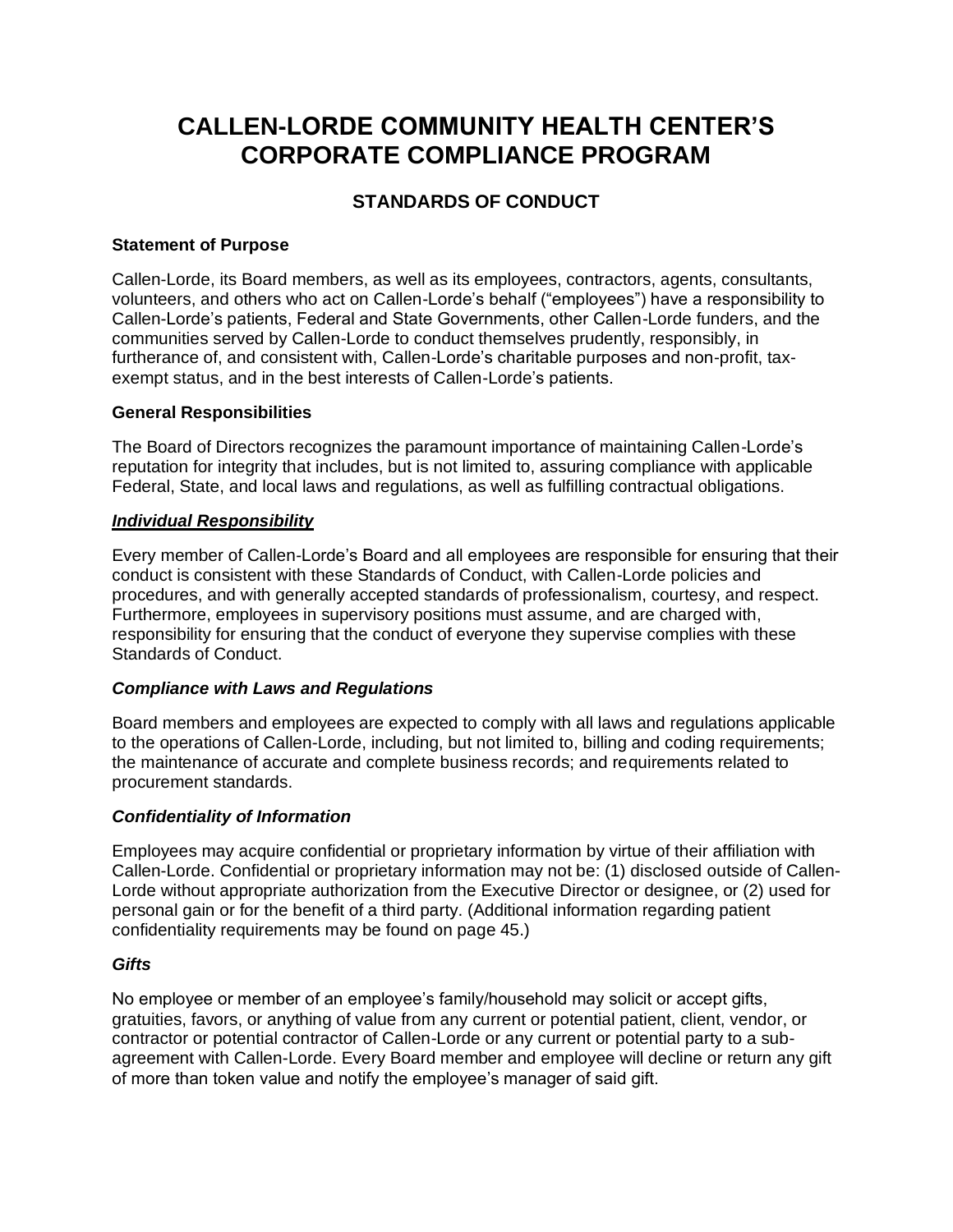A "gift" means anything of value except for promotional materials of little or nominal value such as pens, calendars, mugs, and other items intended for wide distribution and not easily resold. Gifts include, but are not limited to: personal gifts, such as sporting goods, household furnishings, and liquor; social entertainment or tickets to sporting events; gift cards, personal loans or privileges to obtain discounted merchandise, and the like.

It is never appropriate to offer, pay, or receive bribes or kickbacks (including to or from any government official or employee), which can subject you to civil or criminal penalties. You should immediately notify the Legal Department about any payment or gift that is offered to you, or requested from you, that you believe may be a bribe, kickback, solicitation of a bribe or kickback, or otherwise improper. It is never appropriate to offer or accept personal loans or guarantees (e.g., preferences or discounts not offered widely) to or from customers, business providers or competitors. Callen-Lorde will immediately dismiss any Board member or employee found to have offered or accepted a bribe to secure funding or other benefits for or from Callen-Lorde.

# *Honest Dealing with Government Officials*

Board members and employees will be cooperative and truthful in their dealings with any governmental inquiry or request, including audits, surveys, and certifications reviews. However, employees who are not authorized to speak on behalf of Callen-Lorde will not respond to any governmental inquiry or request, including audits, surveys, and certifications reviews and will promptly report any such inquiry or requests to the Executive Director, Compliance Officer, or other member of senior management.

# **Conflicts of Interest**

# General Prohibition

Conflicts of Interest: Callen-Lorde expects employees to conduct themselves according to the highest ethical standards. Employees are expected to devote their best efforts to the interests of Callen-Lorde and to strive to make decisions fairly and objectively. Callen-Lorde employees must comply because Callen- Lorde is a Department of Health and Human Services ("DHHS") grantee. These standards for managing Conflicts of Interest are also necessary to comply with DHHS regulations found at 45 C.F.R. § 74.42. No employee shall participate in the selection, award, or administration of any contract or grant, paid in whole or in part with Federal funds, when a real or apparent conflict of interest is involved.

# **Definitions**

Interest: A person has an "Interest" if they have, directly or indirectly through a family member or business partner:

- A business relationship (e.g. an actual or forthcoming contractual or employment compensation arrangement) with: (1) Callen-Lorde, (2) an entity with which Callen-Lorde has entered (or is negotiating to enter) a transaction or arrangement, or (3) an entity that is a competitor or potential competitor of Callen-Lorde;
- A financial relationship (e.g. a controlling or material ownership or investment interest) with: (1) an entity with which Callen-Lorde has entered (or is negotiating to enter) a transaction or arrangement, or (2) an entity that is a competitor or potential competitor of Callen-Lorde;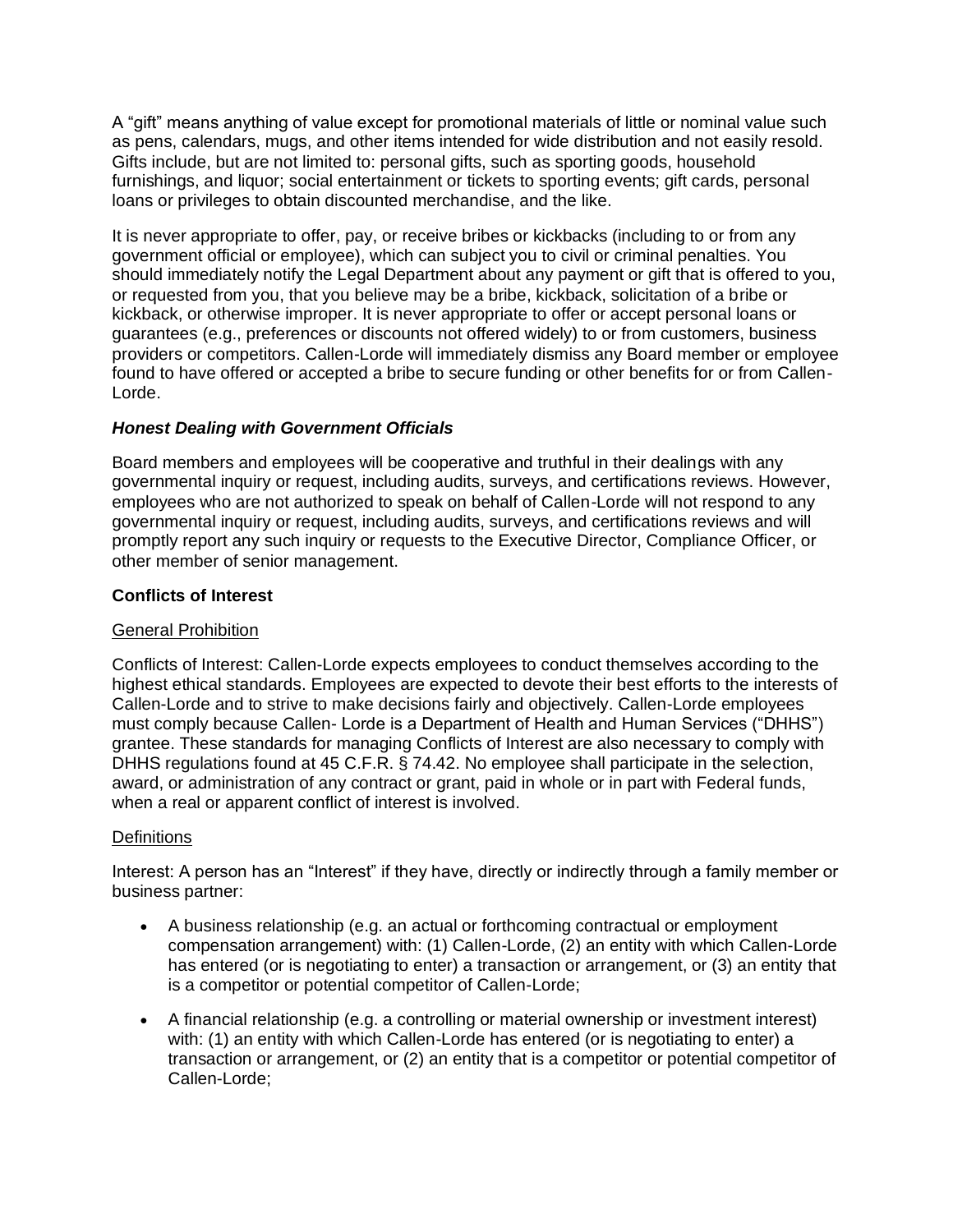- A fiduciary relationship (e.g. Board member or trustee) with: (1) an entity with which Callen-Lorde has entered (or is negotiating to enter) a transaction or arrangement, or (2) an entity that is a competitor or potential competitor of Callen-Lorde; or
- A personal relationship with an individual who has a business, financial, or fiduciary relationship as defined above. A personal relationship means a relationship based on family, friendship, or romance.

Any interest in a company through publicly-traded stocks, bonds, or mutual funds available to the general public shall not constitute an Interest, provided the ownership or investment interest is less than one (1) percent of the company's shares.

Conflict of Interest: A "conflict of interest" arises whenever the Interest of a person competes with or has the potential to compete with the best interests of Callen-Lorde. A conflict is presumed to exist if a person with an Interest is involved in any way in the transaction or arrangement in which they have such Interest.

#### Affirmative Disclosure Requirements

It is the policy of Callen-Lorde that an interest shall be fully disclosed by any individual regardless of whether a conflict of interest is determined to exist.

Disclosures: Callen-Lorde requires that all employees, as well as Board members, and candidates for Board membership, disclose in writing upon hire (and update at any time that changes in interests warrant): (1) all Interests described above that may create an actual or potential conflict of interest, and (2) where applicable, provide a statement suggesting how such conflict could be avoided or mitigated.

In order to facilitate such full disclosure, Callen-Lorde requires employees, Board members, and candidates for Board membership to complete a Disclosure Form upon hire (and update at any time that change in interests warrant). Completion of a Disclosure Form does not relieve individuals of the obligation to comply with these Standards of Conduct with regard to disclosure of Interests that may occur after the filing of the Disclosure Form (e.g. with respect to a particular transaction).

Additional Interests: Callen-Lorde requires all employees, Board Members, and candidates for Board membership to disclose additional Interests that arise after the filing of the Disclosure Form.

Members and candidates for membership on the Board of Directors shall make disclosures to the Chair of the Board of Directors. If the Chair has such an Interest, they must make disclosure to the vice Chair, respectively, who will, in turn, be responsible for advising the Board.

The Executive Director shall make disclosures to the Chair of the Board who will, in turn, be responsible for advising the Board of such disclosure.

Employees shall make disclosures in writing to the Executive Director or designee.

#### Determining Whether a Conflict of Interest Exists

In the case of a potentially conflicted person who is a Board member (including the Executive Director), that person may make a presentation to the Board regarding whether they have a conflict, and may respond to related questions from the Board. However, after such presentation, they shall leave the meeting during any discussion of, or vote on, whether a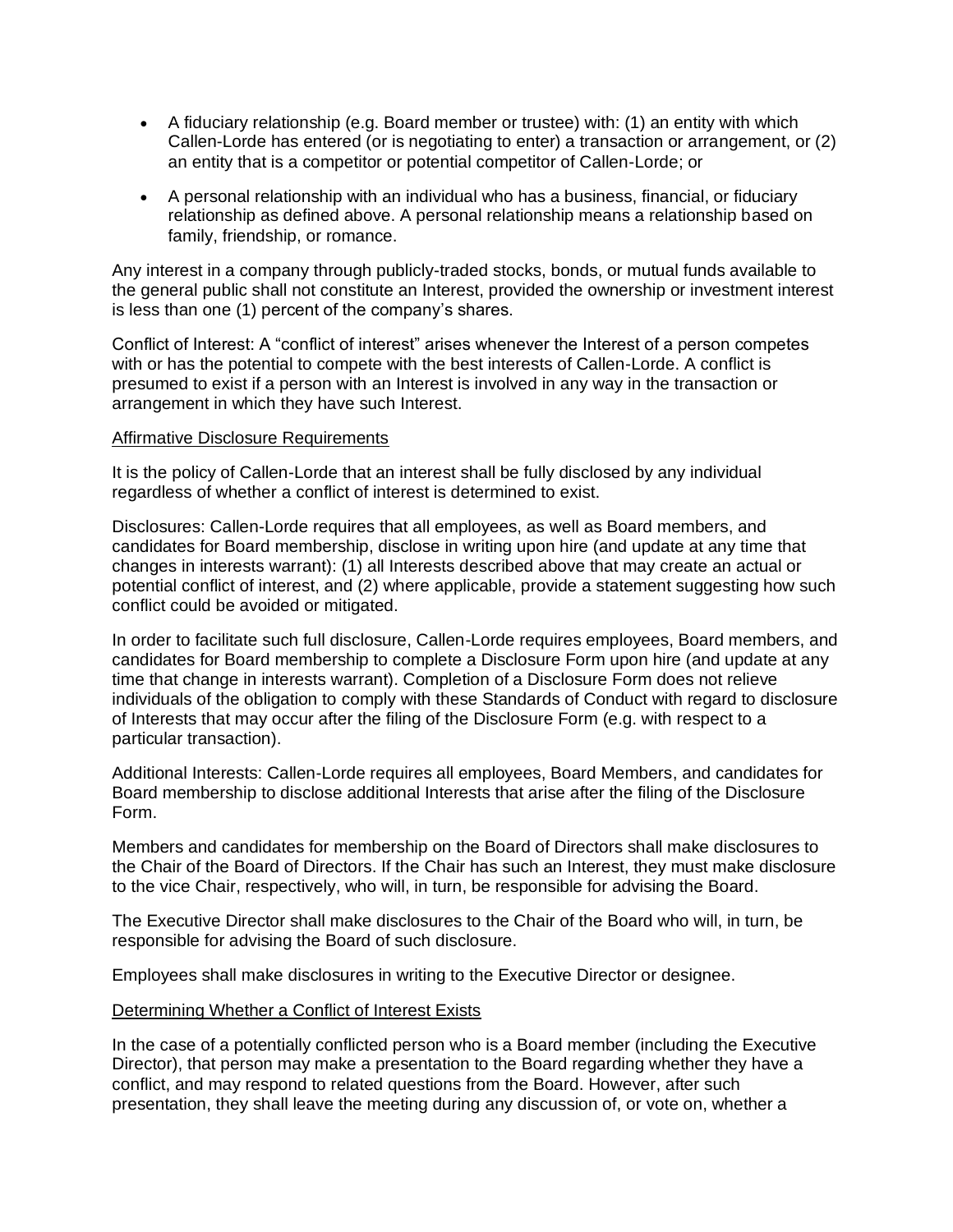conflict of interest exists, and if such conflict is determined by the Board to exist, they shall leave the meeting during any discussion of, and voting on, the transaction or arrangement that involves the conflict of interest.

#### Procedures for Addressing the Conflict of Interest

Procurement: If the conflict involves Callen-Lorde procurement, the process shall be conducted in accordance with Callen-Lorde's Procurement Policy.

Alternative Arrangements: In other instances, the Board shall, as it may deem appropriate, appoint the Executive Director or designee to investigate alternatives to the proposed transaction or arrangement and make recommendations. After exercising due diligence, the Board or Executive Director, as applicable, shall determine whether Callen-Lorde can obtain an equivalent transaction or arrangement with reasonable efforts from a person or entity that would not give rise to a conflict of interest.

Callen-Lorde's Best Interests: If a transaction or arrangement is not reasonably attainable under circumstances that would not give rise to a conflict of interest, the Board or Executive Director, as applicable, shall determine (if Board, then by a majority vote of the disinterested Board members) whether, notwithstanding the conflict of interest, the transaction or arrangement is in Callen-Lorde's best interests, for its own benefit, and whether the transaction is fair and reasonable to Callen-Lorde such that it would constitute an "arms-length" transaction (and be consistent with 45 C.F.R. § 74 standards).

Pervasive Conflicts of Interest: In circumstances where there are material continuing or pervasive conflicts of interest, an individual may be required by the Board of Callen-Lorde or the Executive Director, as applicable, to withdraw from their position with Callen-Lorde unless the individual, family member, or business associate chooses to disassociate from the outside position that causes the conflict.

#### Violations of the Standards of Managing Conflicts of Interest

If the Board or Executive Director, as applicable, has reasonable cause to believe that a person has failed to disclose an Interest, the person shall be informed of the basis for such belief and afforded an opportunity to explain the alleged failure to disclose.

If, after hearing the response of the individual who failed to disclose an Interest and making such further investigation as may be warranted in the circumstances, the Board or Executive Director determines that the individual has in fact failed to disclose an Interest in accordance with Section II.F.3., appropriate corrective and/or disciplinary action shall be taken, including removal of the individual from the selection, negotiation, or administration of any contracts or grants.

#### Records of Proceedings

The minutes of the Board and all committees with Board-delegated powers and those records as determined by the Executive Director shall contain:

• Conflicts of Interest. The names of the person who disclosed or otherwise were found to have an Interest in connection with an actual or potential conflict of interest and the nature of the Interest; any action taken to determine whether a conflict of interest was present; and the Board or Executive Director's decision, as applicable, as to whether a conflict of interest in fact existed.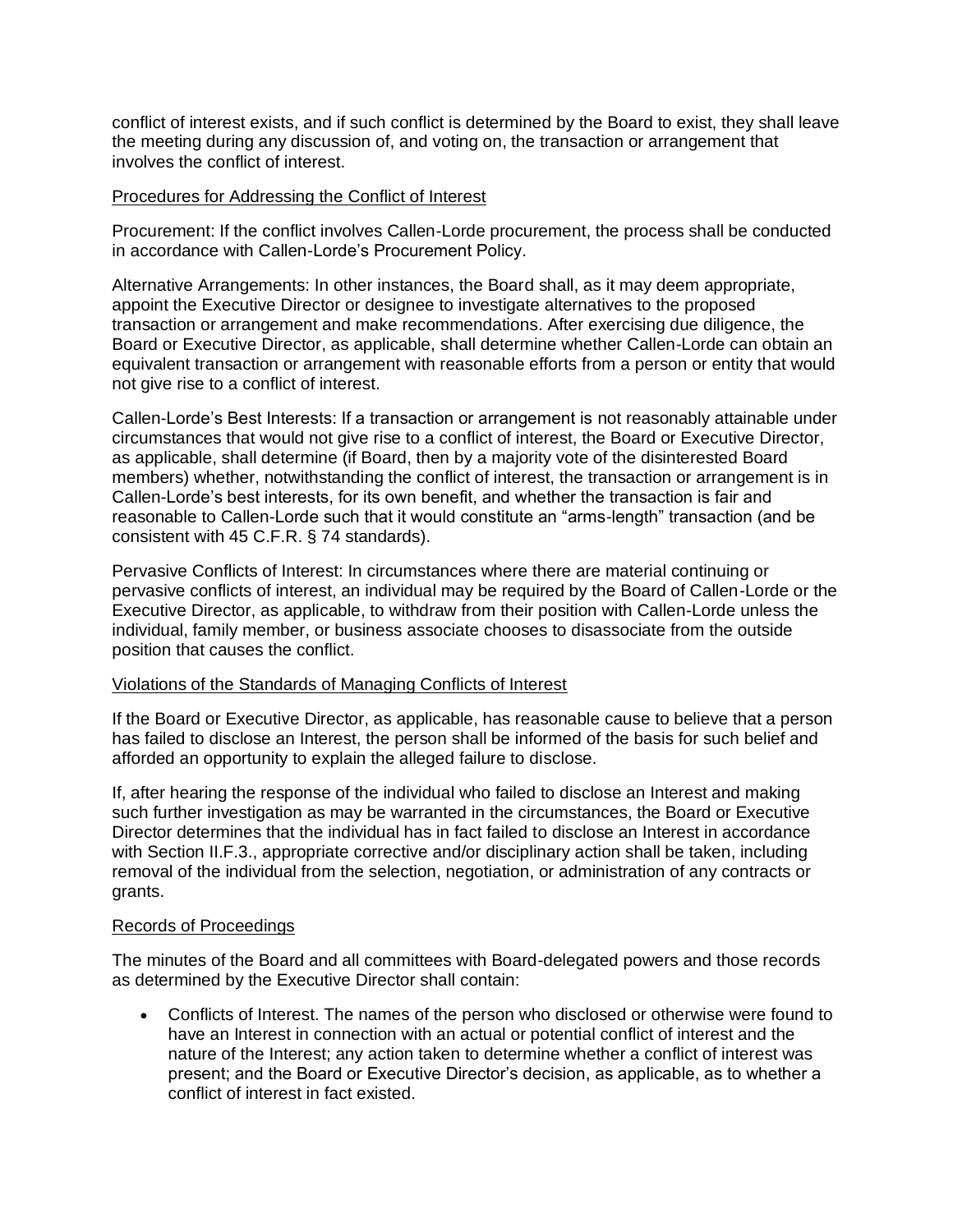• Management of Conflicts. For transactions where a conflict of interest has been disclosed or otherwise found to exist, the names of the persons who were present for discussions and votes relating to the transaction or arrangement, and the names of the persons who recused themselves; the content of the discussion, including any alternatives to the proposed transaction or arrangement or Callen-Lorde best interests; and a record of any votes taken in connection therewith.

#### Outside Employment and Supplemental Income

The Executive Director and all members of the Board of Directors must disclose to the Chair of the Board, and all employees must disclose to their Manager, in writing, any specifics of any plans to accept supplemental outside employment so that Callen-Lorde may determine whether such outside employment or consultancy conflicts, or has the potential or appearance to conflict, with the interests of Callen-Lorde. Callen-Lorde's prior approval of such outside employment or consultancy is required. Approval will likely be granted unless the activity conflicts with the interests of Callen-Lorde. In general, outside work activities are not allowed when they:

- Prevent the employee from fully performing work for which they are employed at Callen-Lorde including overtime assignments;
- Involve organizations that are doing or seek to do business with Callen-Lorde, including actual or potential vendors; or
- Violate provisions of law or Callen-Lorde's policies or rules.

From time to time, Callen-Lorde employees may be required to work beyond their normally scheduled hours. Employees are expected to perform this work when requested. In cases of conflict with any outside activity, the employee's obligations to Callen-Lorde must be given priority.

Honoraria earned by employees speaking or writing in connection with their employment at Callen-Lorde are the property of Callen-Lorde. If questions arise, the Executive Director determines when an honorarium or royalty is earned as a result of employment at Callen-Lorde and, with reference to prevailing policy at similar agencies, also determines if the entire amount or a percentage of the honorarium is to be retained by the employee.

#### Political Activities

No employee may participate or intervene in any political campaign in support of or in opposition to any candidate for elected public office while at work during business hours. A political campaign is deemed to begin when an individual announces their candidacy for an elective public office, or is proposed by others for an elective public office. No employee may use Callen-Lorde's name, facility, or any resources in connection with political campaign activities.

#### **Lobbying**

Lobbying is generally defined as a communication (written or oral) that is an attempt to influence (for or against) specific legislation, including appropriations. Any lobbying activities proposed to be undertaken by Callen-Lorde or by any employee on behalf of Callen-Lorde shall require the prior approval of the Executive Director. Any employee undertaking lobbying activities will work with the Executive Director, or their designee, to ensure that such activities are supported by non-Federal resources. Any employee undertaking lobbying activities will work with the